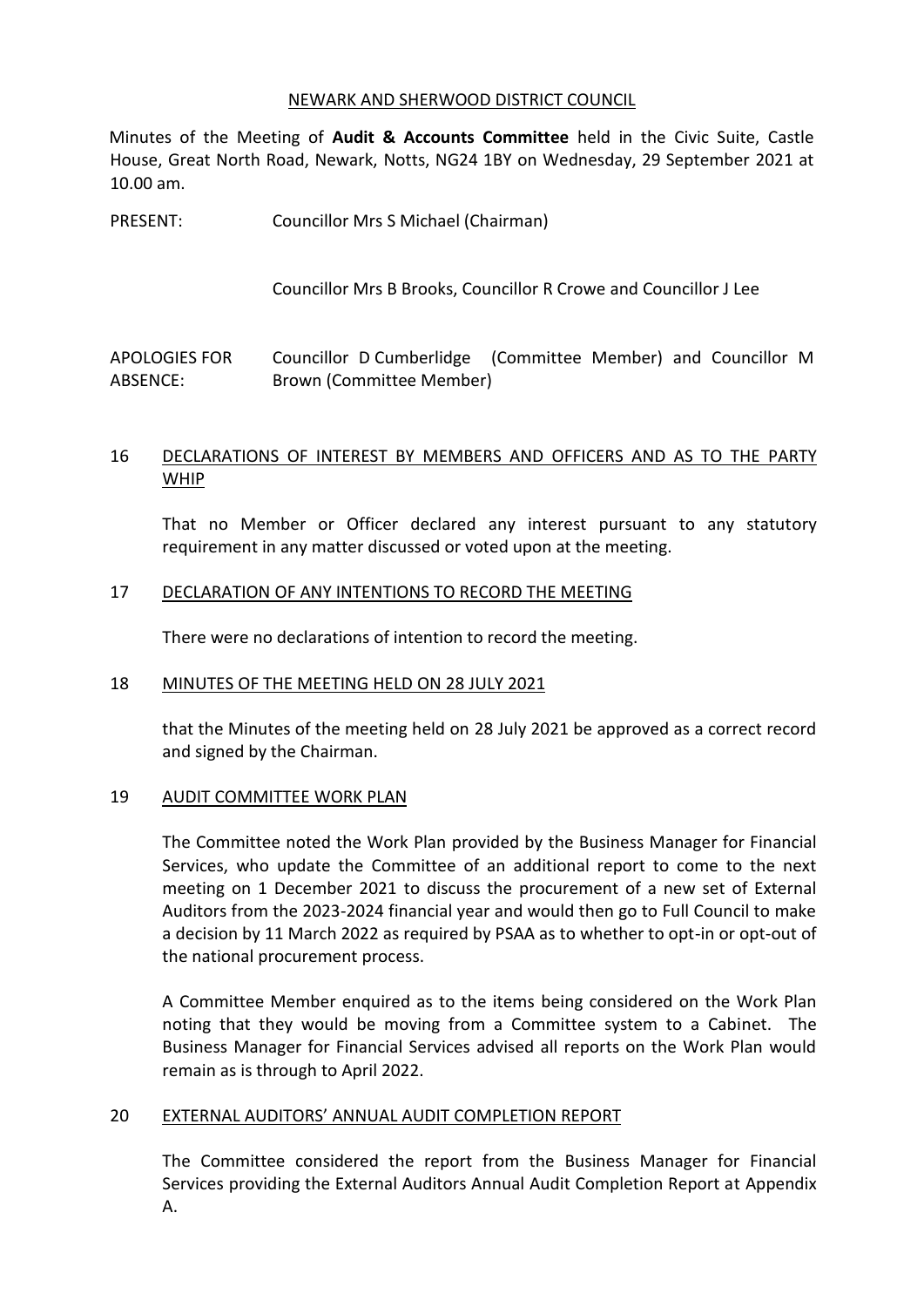The report highlighted how the external auditors issue an Annual Audit Completion Report in compliance with the International Standards on Auditing. The significant findings from the audit are reported in the Annual Audit Completion Report, together with the action taken in respect of these findings. The report also gives the auditor's proposed opinion on the Statement of Accounts.

The Mazars representative David Hoose, present at the meeting, was able to confirm that while the accounts have been substantially audited, final confirmation of an unqualified opinion cannot be concluded until all audited areas are finalised and the final report has been commissioned from the external auditors of the Nottinghamshire Pension Fund due to the materiality of the Council's pension liability.

The Committee were informed that the date to finalise should have been 30 September 2021 this would now have to be 31 October 2021. Mazars confirmed that this was not due to any management delay and that all Nottinghamshire districts were affected with the delay by Grant Thornton with respect to the pension fund which was the same position found in last year. Mazars had received a draft through from Grant Thornton a couple of weeks ago with no reason for concern. The Committee were concerned that it should not happen again.

AGREED (unanimously) that:

- a) the Committee received the External Auditors Annual Audit Completion Report for 2020/2021;
- b) the Committee noted the adjustments to the audited draft financial statements set out in the report; and
- c) the letter of representation be noted and delegation given to the s151 Officer and the Chairman to sign and date the letter as the accounts are finalised as per para 3.4.

# 21 APPROVAL OF THE STATEMENT OF ACCOUNTS

The Committee considered the report from the Business Manager and Assistant Business Manager for Financial Services to obtain approval of the Council's Statutory Accounts for the financial year ended 31 March 2021.

The report highlighted that in accordance with the Accounts and Audit Regulations 2015 there is a legal requirement that the Statement of Accounts for the Council receive approval by an appropriate Committee by the 31 July following the end of the financial year to which the Accounts relate. However due to disruption caused by the COVID 19 virus, legislation (Amended by 2020/404 & 2021/263) it was passed to change the statutory publication date to 30 September. In accordance with the Council's Constitution and the remit of this Committee, the Statement of Accounts were brought to the Committee for approval.

# AGREED (unanimously) that:

a) Members approved the Annual Governance Statement for the financial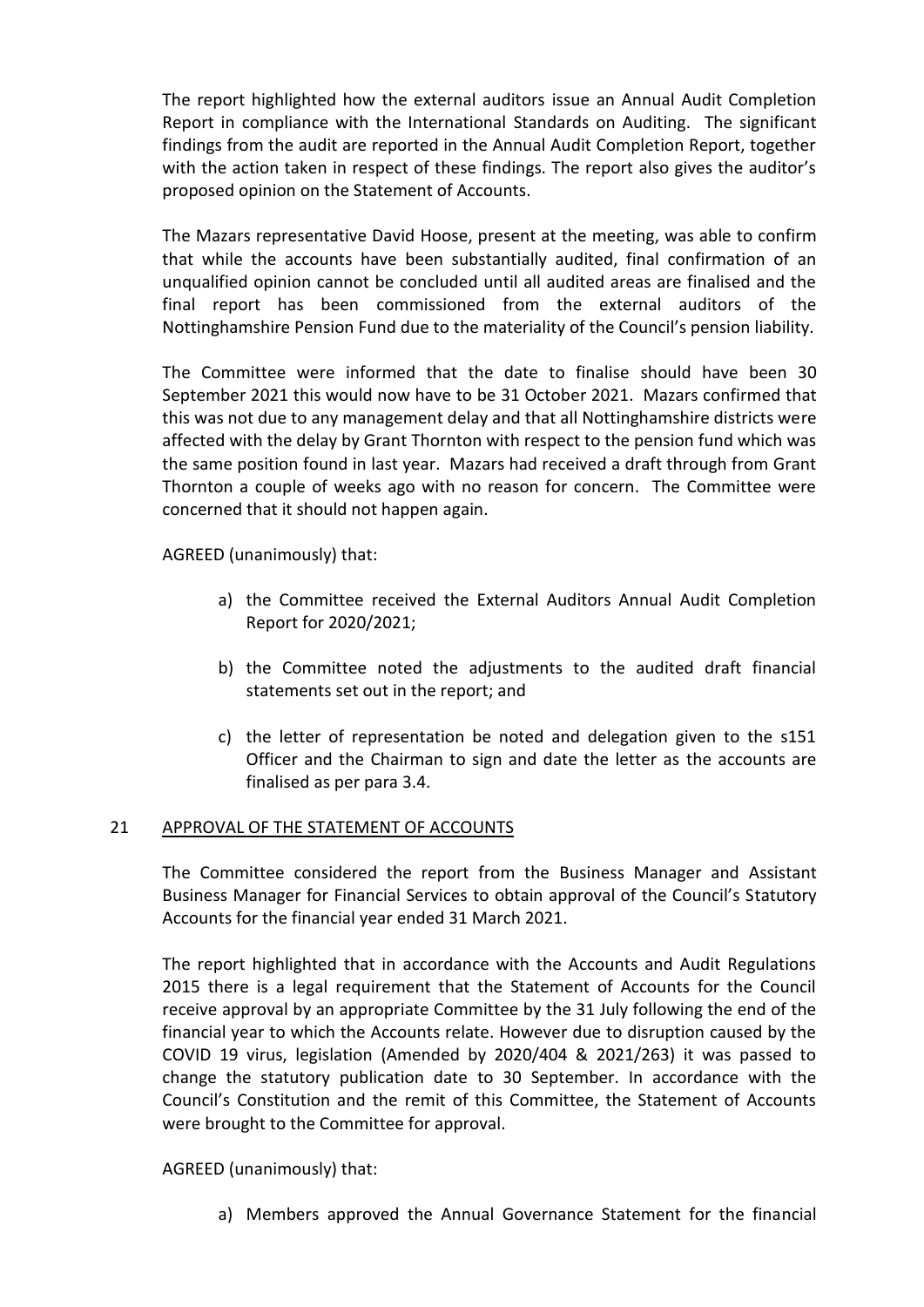year ended 31 March 2021;

- b) Members approved the draft audited Statement of Accounts for the financial year ended 31 March 2021:
- c) Members give delegation to the s151 Officer and the Chairman to sign a revised set of accounts if required as per para 4.4; and
- d) Members noted that as per the previous report the s151 Officer and the Chairman have been given delegation to sign the Letter of Representation.

#### 22 AUDIT & ACCOUNTS COMMITTEE ANNUAL REPORT

The Committee considered the report from the Business Manager for Financial Services informing Members of the activity undertaken by the Audit and Accounts Committee during the 2020/21 financial year.

The report provided an account of the year as to how the Committee had discharged its responsibilities during the year and as described within the Constitution.

AGREED (unanimously) that the Committee noted the activity within the year and refer on to Full Council for noting.

#### 23 INTERNAL AUDIT CHARTER

The Committee considered the report from the Business Manager for Financial Services informing Members of the updates to the Internal Audit Charter.

The Assurance Lincolnshire representative McJoy Nkhoma, present at the meeting, updated the Committee on the Council's update of the Internal Audit Charter in order to comply with the most recent updates to the Public Sector Internal Audit Standards.

The report highlighted that due to updates in the professional standards it was relevant at this point to update the document and seek approval from this Committee for its operational use.

AGREED (unanimously) that the Committee approved the Internal Audit Charter for operational use.

#### 24 INDEPENDENT MEMBER OF THE AUDIT & ACCOUNTS COMMITTEE

The Chairman informed the Committee that the Independent Member of the Audit & Accounts Committee, Stuart Turner, had tendered his resignation. Stuart had received a promotion and was now not able to devote time to the Independent Member role.

A Committee Member enquired as to the financial cost to re-advertise the role and was advised there would be no recruitment cost as advertised internally through sites such as Linkedin, Facebook etc.